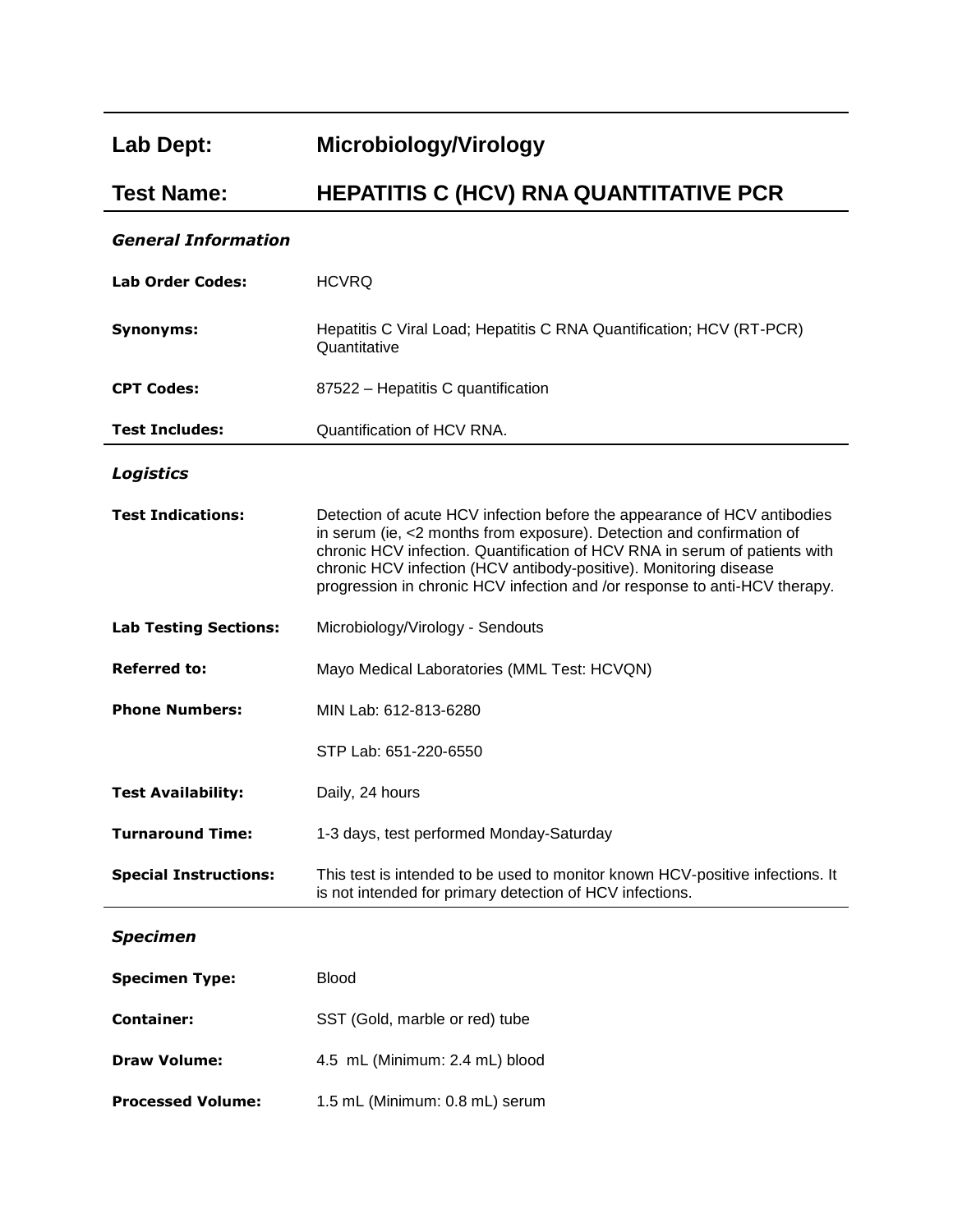| <b>Collection:</b>          | Routine blood collection                                                                                                                                                                                                                                                                                                                                                                                                                                                                                         |
|-----------------------------|------------------------------------------------------------------------------------------------------------------------------------------------------------------------------------------------------------------------------------------------------------------------------------------------------------------------------------------------------------------------------------------------------------------------------------------------------------------------------------------------------------------|
| <b>Special Processing:</b>  | Lab Staff: Aseptically centrifuge specimen within 2 hours of collection,<br>remove serum aliquot into a screw-capped, round-bottom, plastic vial. Store<br>and ship at frozen temperatures. Forward promptly.                                                                                                                                                                                                                                                                                                    |
| <b>Patient Preparation:</b> | None                                                                                                                                                                                                                                                                                                                                                                                                                                                                                                             |
| <b>Sample Rejection:</b>    | Specimens other than serum; mislabeled or unlabeled specimens                                                                                                                                                                                                                                                                                                                                                                                                                                                    |
| <b>Interpretive</b>         |                                                                                                                                                                                                                                                                                                                                                                                                                                                                                                                  |
| <b>Reference Range:</b>     | Undetected                                                                                                                                                                                                                                                                                                                                                                                                                                                                                                       |
|                             | Interpretation: An "Undetected" result indicates that HCV is absent in the<br>patient's serum specimen.                                                                                                                                                                                                                                                                                                                                                                                                          |
|                             | A result of <15 IU/mL (<1.18.log IU/mL) indicates that HCV RNA is<br>detected, but the HCV RNA level present cannot be quantified accurately<br>below this lower limit of quantification of this assay. When clinically<br>indicated, follow-up testing with this assay is recommended in 1 to 2<br>months. To assess response-guided therapy eligibility, an "Undetected"<br>result is required, and a result of "<15 IU/mL (<1.18 log IU/mL) should not<br>be considered equivalent to an "Undetected" result. |
|                             | A quantitative result expressed in IU/mL and log IU/mL indicates the degree<br>of active HCV viral replication in the patient. Monitoring HCV RNA levels<br>over time is important to assess disease progression and /or monitoring a<br>patient's response to anti-HCV therapy.                                                                                                                                                                                                                                 |
|                             | A result of ">100,000,000 IU/mL (>8.00 log IU/mL)" indicates the presence<br>of active HCV viral replication, and the HCV RNA level present cannot be<br>quantified accurately above this upper limit of quantification of this assay.                                                                                                                                                                                                                                                                           |
|                             | An "Inconclusive" result. Submit a new specimen for testing if clinically<br>indicated indicates that inhibitory substance(s) is/are present in the serum<br>specimen tested. When clinically indicated, collection of a new serum<br>specimen for retesting is recommended.                                                                                                                                                                                                                                     |
| <b>Critical Values:</b>     | None                                                                                                                                                                                                                                                                                                                                                                                                                                                                                                             |